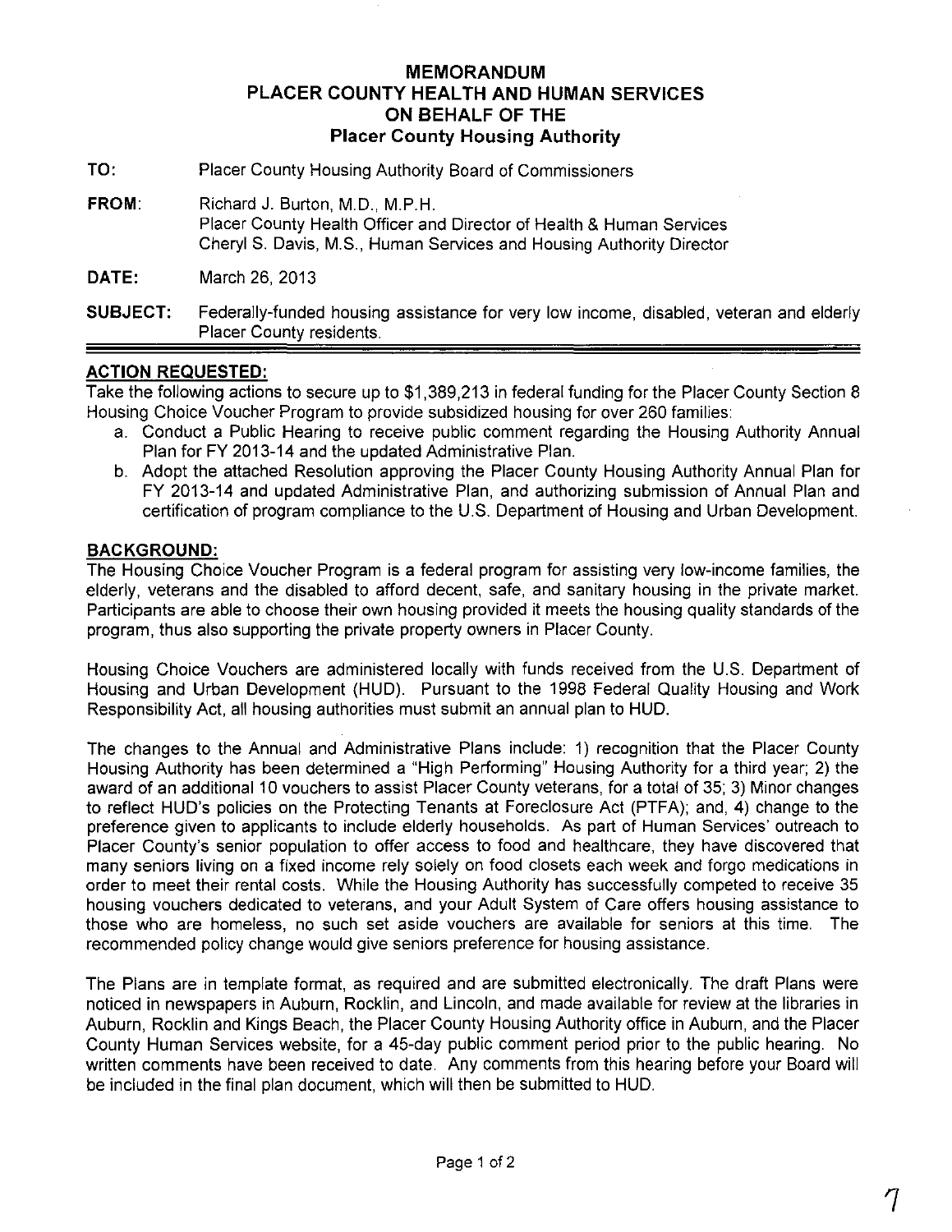## **FISCAL IMPACT:**

Compliance with the Housing Authority Annual Plan requirement is necessary to continue to receive federal funding in the amount up to \$1,389,213 for **FY** 2013-14. No County General Funds are required

**The** draft Annual and updated Administrative Plans are on file with the Clerk of the Board.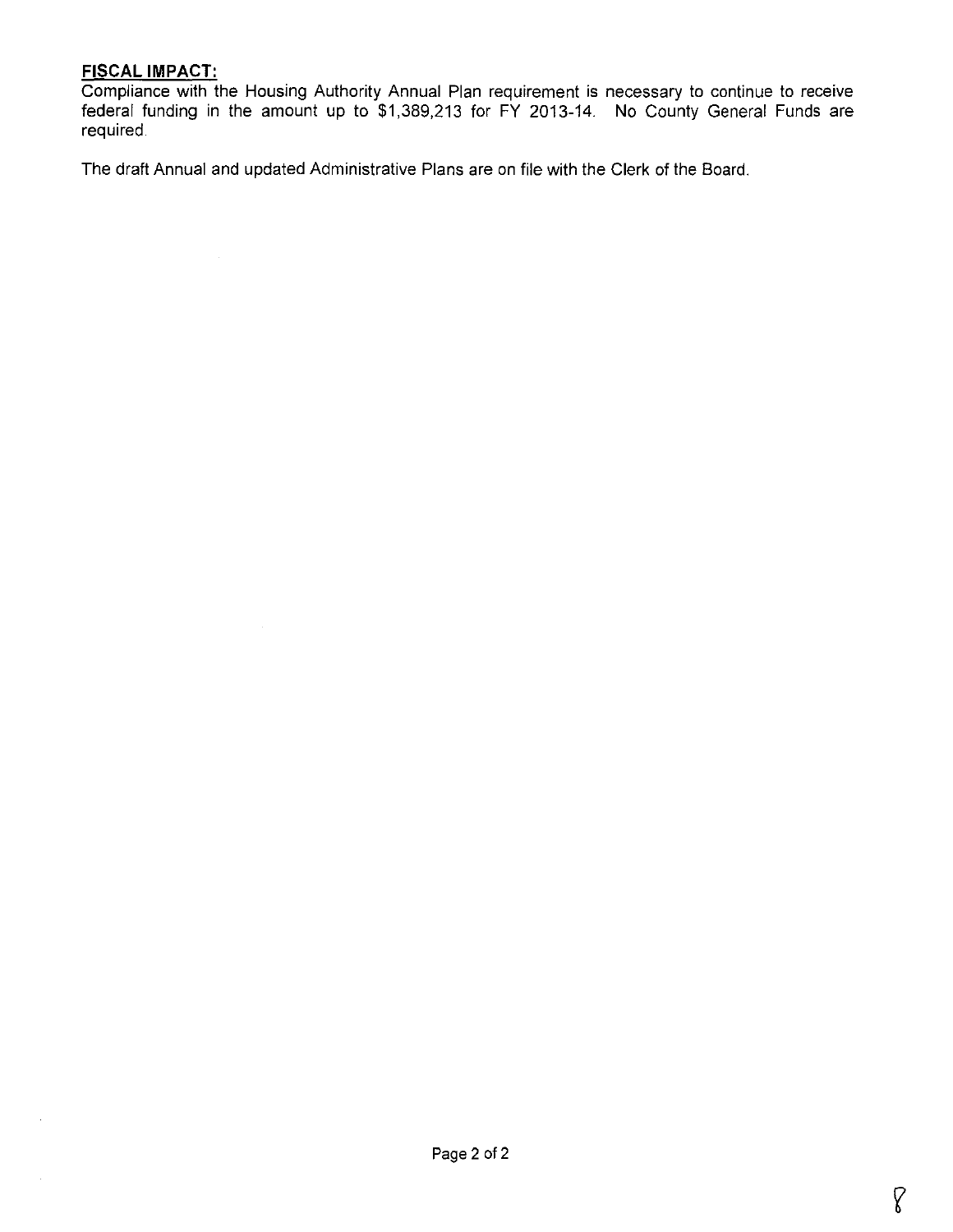# **Before the Board of Supervisors County of Placer, State of California**

| In the matter of:                                                                                                                                                                     | <b>Resolution No:</b> Resolution No: |
|---------------------------------------------------------------------------------------------------------------------------------------------------------------------------------------|--------------------------------------|
| The Placer County Housing Authority's (PHA) Annual                                                                                                                                    |                                      |
| Agency Plan for Fiscal Year 2013-14 and certification of<br>compliance with the PHA plan and related regulations of<br>the U.S. Department of Housing and Urban Development<br>(HUD). |                                      |
| The following <b>_Resolution_</b> was duly passed by the Board of Supervisors of the County of Placer at a                                                                            | by the following vote on roll call:  |
| Ayes:                                                                                                                                                                                 |                                      |
| Noes:                                                                                                                                                                                 |                                      |
| Absent:                                                                                                                                                                               |                                      |

Signed and approved by me after its passage.

Chair, Board of Supervisors

Attest:

Clerk of said Board

**WHEREAS,** pursuant to the 1998 Quality Housing and Work Responsibility Act (QHWRA), all housing authorities must submit an Agency Plan to HUD which includes both a Five Year and an Annual Plan, and subsequent annual plan updates, and

**WHEREAS,** the Placer County Housing Authority, as a part of administering the Section 8 Housing Choice Voucher Program, intends to comply with any and all requirements to continue receiving annual HUD funding for housing vouchers to assist the very low and low-income in need of affordable housing in Placer County, and

**WHEREAS,** the Placer County Housing Authority has complied with all requirements of the Plan development and held a public hearing to receive comment,

**WHEREAS,** the Placer County Housing Authority Board of Commissioner has approved the Placer County Housing Authority Annual Plan for FY 2013-14 and updated Administrative Plan,

**NOW, THEREFORE, BE IT RESOLVED THAT** the Placer County Housing Authority Board of Commissioners hereby authorizes the Chairman to sign the PHA Certification of Compliance with PHA Plans and Related Regulations, and authorizes the submission of the final Plan document to HUD.